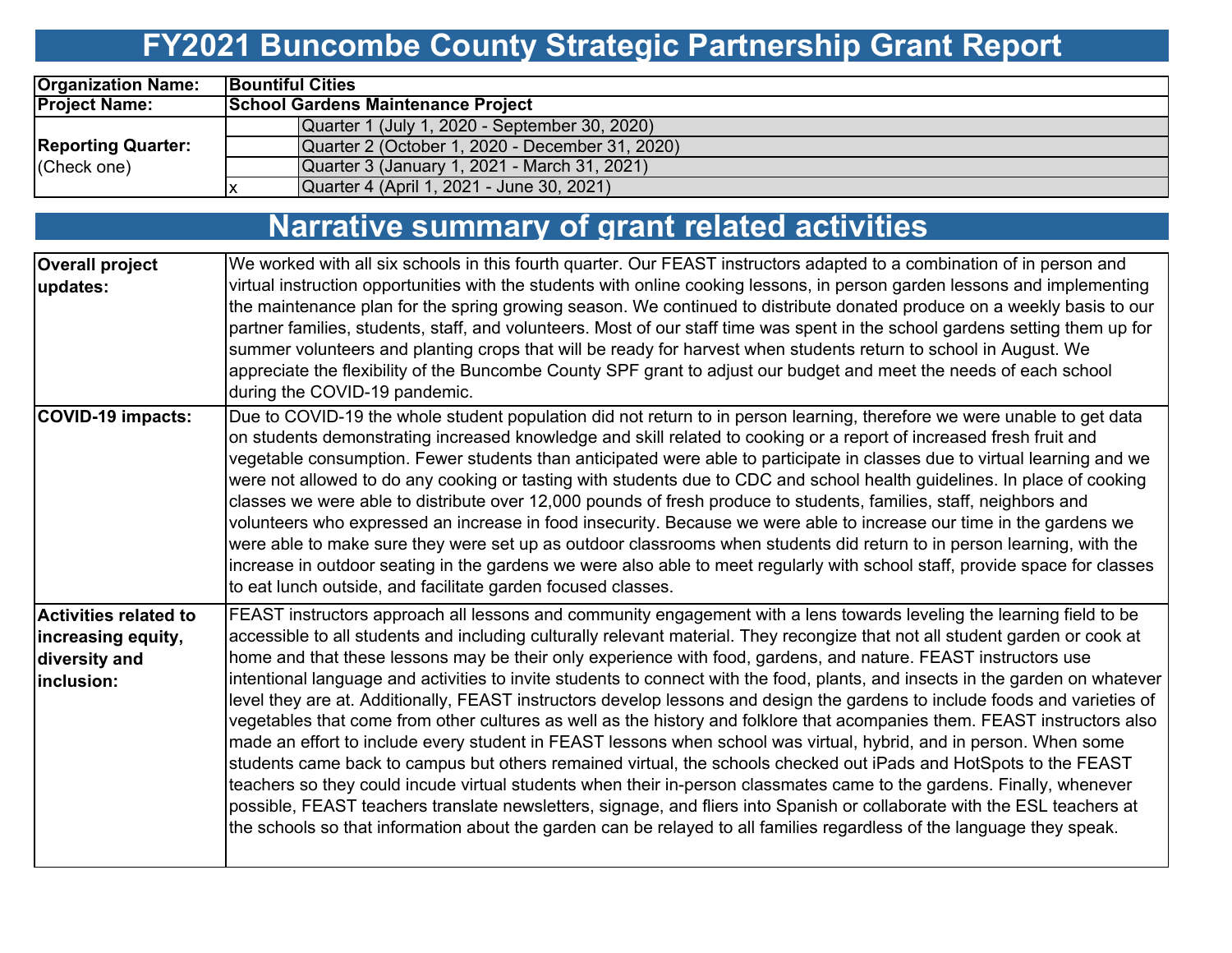| Activities related to | We continue to meet with school administration to ensure we are up to date on the latest health and safety protocols as                              |
|-----------------------|------------------------------------------------------------------------------------------------------------------------------------------------------|
|                       | <b>increasing operational</b> well as providing academic support from the school garden. With the increased need for distance and sanitation we made |
| excellence:           | the decision increase our staff support for the FEAST teachers. Additional support for the gardens will allow the teacher to                         |
|                       | focus on adapting classes to remain compliant with the latest health and safety protocols from the CDC and the school                                |
|                       | Idistrict.                                                                                                                                           |
|                       |                                                                                                                                                      |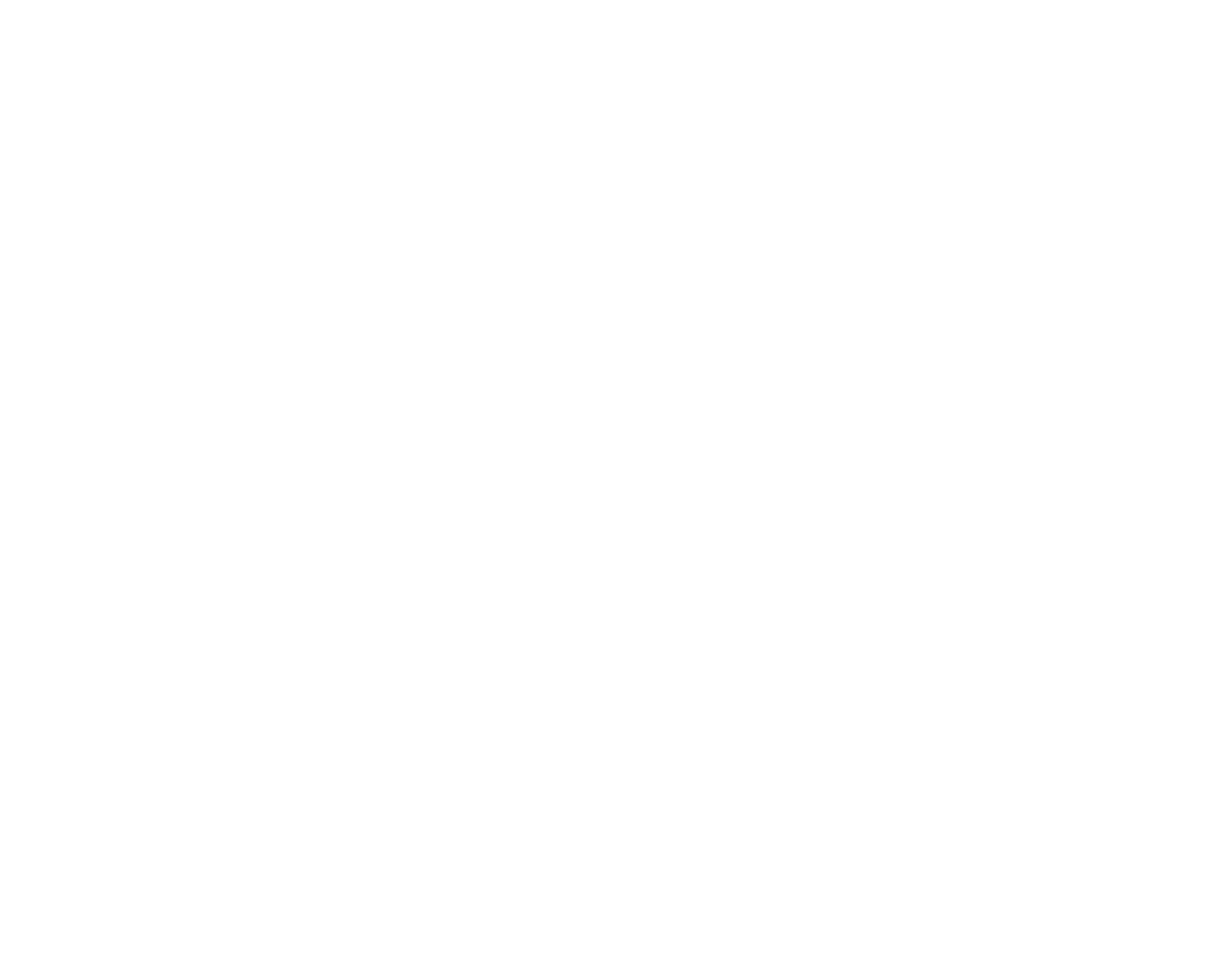## **FY2021 Buncombe County Strategic Partnership Grant Report**

| <b>Organization Name:</b> | <b>Bountiful Cities</b> |                                                 |  |  |  |  |  |  |  |  |  |  |
|---------------------------|-------------------------|-------------------------------------------------|--|--|--|--|--|--|--|--|--|--|
| <b>Project Name:</b>      |                         | <b>School Gardens Maintenance Project</b>       |  |  |  |  |  |  |  |  |  |  |
|                           |                         | Quarter 1 (July 1, 2020 - September 30, 2020)   |  |  |  |  |  |  |  |  |  |  |
| <b>Reporting Quarter:</b> |                         | Quarter 2 (October 1, 2020 - December 31, 2020) |  |  |  |  |  |  |  |  |  |  |
| (Check one)               |                         | Quarter 3 (January 1, 2021 - March 31, 2021)    |  |  |  |  |  |  |  |  |  |  |
|                           |                         | Quarter 4 (April 1, 2021 - June 30, 2021)       |  |  |  |  |  |  |  |  |  |  |

### **Progress toward annual goals**

|                                             |                    | <b>Actual Results (Enter Data)</b><br>Please only include new data for the specific quarter |           |                  |           |                 |
|---------------------------------------------|--------------------|---------------------------------------------------------------------------------------------|-----------|------------------|-----------|-----------------|
| <b>Measure</b>                              | <b>Annual Goal</b> | Quarter 1                                                                                   | Quarter 2 | <b>Quarter</b> 3 | Quarter 4 | <b>Progress</b> |
| # of school gardens maintained              | 6                  | 5                                                                                           |           | 0                | 0         | 6               |
| % of schools reporting improved quality and |                    |                                                                                             |           |                  |           |                 |
| fuction of school gardens                   | 100%               | 16%                                                                                         | 33%       | 50%              | 100%      | 100%            |
| $#$ of students served with educational     |                    |                                                                                             |           |                  |           |                 |
| programming                                 | 950                | 312                                                                                         | 0         | 116              | 150       | 578             |
| % of students demonstarting increased       |                    |                                                                                             |           |                  |           |                 |
| knowledge & skill related to cooking &      | 80%                | $0\%$                                                                                       | 0%        | $0\%$            | 0%        | $0\%$           |
| % of students reporting increased           |                    |                                                                                             |           |                  |           |                 |
| consumption of fresh fruits and vegetable   | 80%                | $0\%$                                                                                       | $0\%$     | $0\%$            | $0\%$     | $0\%$           |
| # lbs of fresh produce distributed          | 10,000             | 2,637.55                                                                                    | 3,818.70  | 2,733.60         | 2947.5    | 12,137.35       |

#### **Comments:**

**Measure 3** - Student enrolement at Lucy S. Herring(309) and Hall Fletcher(269) decreased in the 2020-21 school year and we did not hold any classes at Francine Delany due to space limitations. **Measures 4 & 5** - We were unable to collect data regarding student knowledge and skill or their increase in fresh fruit vegetable consumption during the 2020-21 school year.